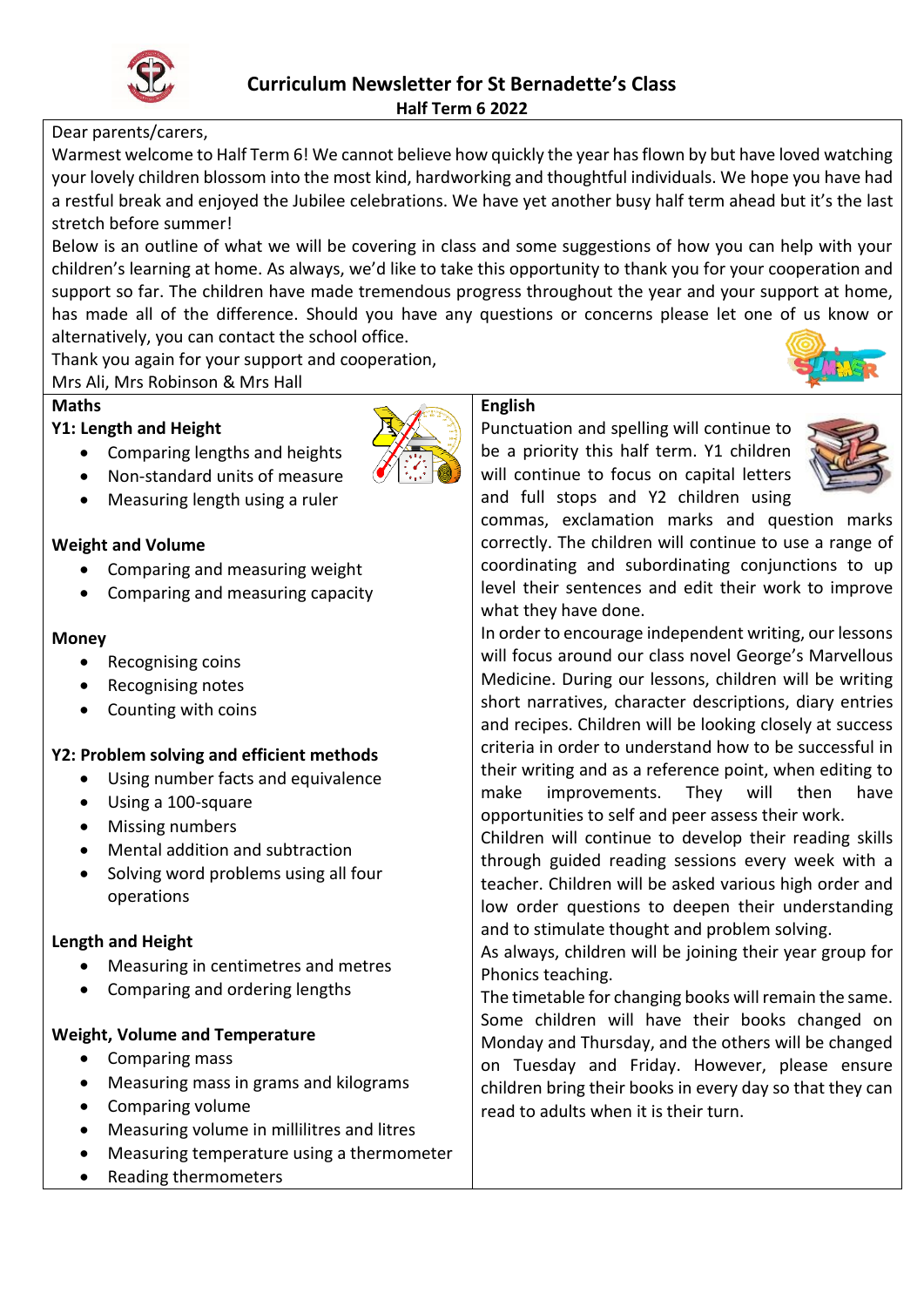# **RE**

Our Year 1 topic for this term is, **" Miracles"**



**PE**

- To know that Jesus showed his great power when he calmed the wind and the waves and know that we can ask Jesus to help us when we are afraid
- To explore the motives for actions and how compassion motivates many people to act for the good of others
- To know that Jesus showed his love for sick people when he cured a man who was paralysed
- To understand that Jesus has great love for all people who are sick today
- To know that Jesus responded to the faith of the blind man with compassion and think of ways that we can trust Jesus in situations of need

Our Year 2 topic for this term is, **"The First Christians"**

- To know how the Holy Spirit helped the Apostles
- To know that we can help spread the good news
- To know about the first Christians and think of ways we can be like them
- To know that the apostles realised that God could work through them
- To know how Jesus was able to help Peter and John
- To be aware that we can trust Jesus to help us
- To recall that the Holy Spirit was able to help the Apostles and be aware that the Holy Spirit helps us
- To know about Peter's escape from prison and reflect on what we can learn from it

**Creative Curriculum - Our topic Movers and Shakers will be carried over into this half term**

**History:** The children will be looking at significant people in history and learn about their accomplishments and the impact they have had on the world. In particular, we will be paying close attention to significant explorers and activists. The children will discuss answers to questions like 'How exploration has changed over time?' What are the similarities between the causes that all these activists fought for? The children will also be looking at dates and periods of time and look at when in history they achieved their accomplishments.

**Geography:** The children will look at maps when researching about explorers like Christopher Columbus and consider where in the world different activists fought for justice and equality.

**Computing:** The children will be exploring interactive digital maps and Google Earth, research significant people, use Book Creator to create presentations about significant people and use devices to take photographs during role-play activities linked to RE and Bible stories.

PE this half term will occur twice a week, **every Wednesday and Friday**.



The children will be participating in Invasion games as well as striking and fielding. Please can your children come to school dressed in trainers and their PE kits. Please can you remember to send your child in with a water bottle.

The children will be doing PE led by Mr Gibson. The sessions may be inside our school hall or outside depending on the nature of the lesson and the weather.